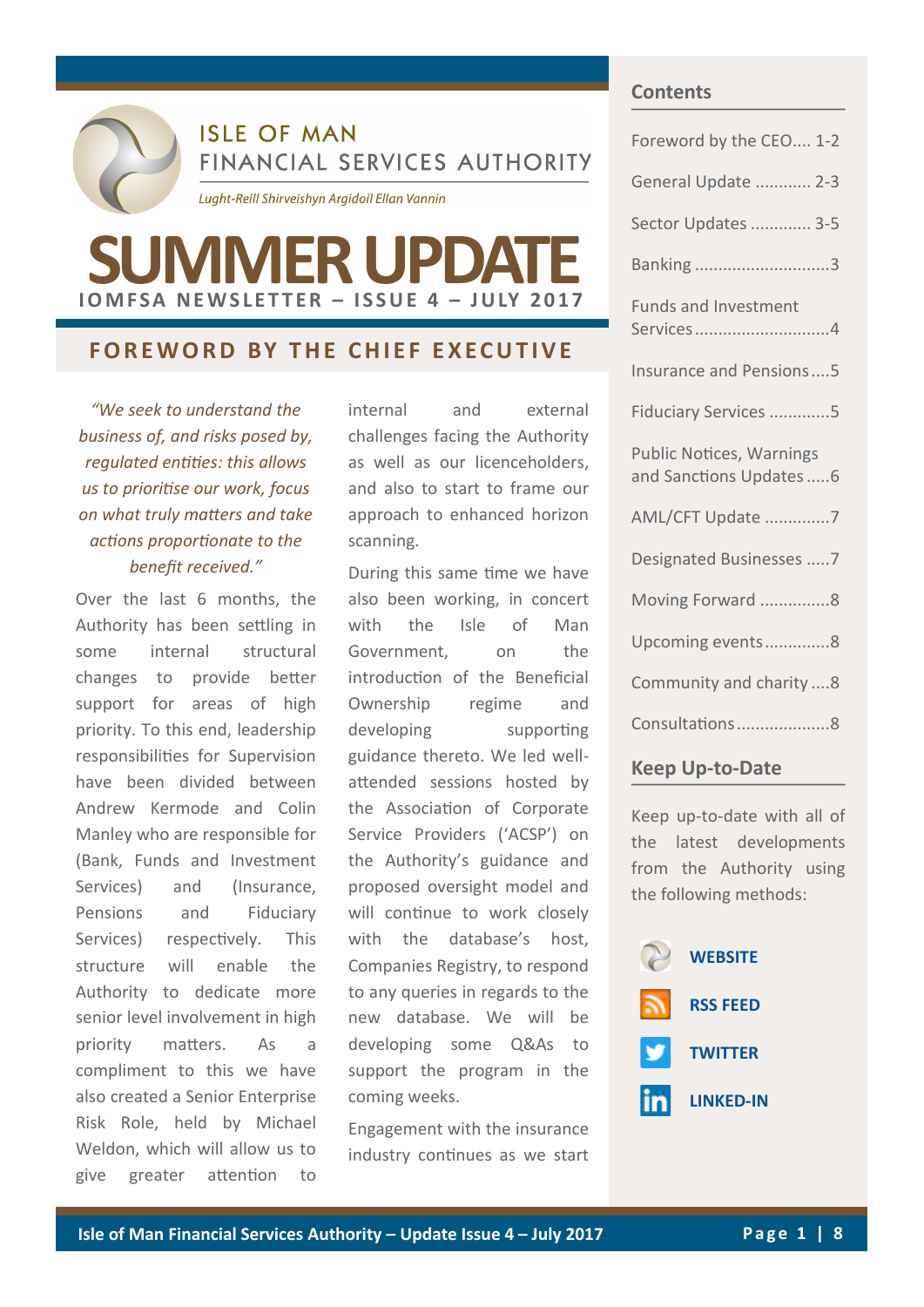# **FOREWORD BY THE CHIEF EXECUTIVE (CONT.)**

to think about the implementation phase of the Insurance Core Principles ('ICP') Project and the locking down of critical dates. As these requirements draw nearer, firms are spending more time assessing implications for their business models and starting to factor in these changes. This feedback is important to the Authority and we will continue to engage at all levels in the industry to ensure that the views of both individual firms and as a collective are being heard. We are also looking ahead to determine the important next steps towards a Solvency II

equivalence assessment for the Life industry. Although this is contemplated to become a more active piece of work towards the end of some of the key work streams, we recognise that the Brexit negotiations may create some competition for resources, some of who may be involved in this assessment, and thus the need to plan ahead.

I hope you enjoy the Summer Update and wish you all a healthy and safe summer.

**Karen Badgerow Chief Executive**

# **GENERAL UPDATE (1/2)**

#### **Revised fees legislation – 1 April 2017**

On 22 March 2017, the Authority issued a **[Press](http://www.iomfsa.im/ViewNews.gov?page=lib/news/iomfsa/revisedfeeslegis.xml&menuid=11570)  [Release](http://www.iomfsa.im/ViewNews.gov?page=lib/news/iomfsa/revisedfeeslegis.xml&menuid=11570)** regarding the implementation of revised legislation for fees under the Financial Services Act 2008 ('FSA08'), Insurance Act 2008, Retirement Benefits Schemes Act 2000 and Collective Investment Schemes Act 2008 ('CISA08') from 1 April 2017.

# **Change relating to Fitness & Propriety Assessments – Police Check Procedure**

On 24 March 2017, the Authority issued a **[Press](http://www.iomfsa.im/ViewNews.gov?page=lib/news/iomfsa/changetofitnessp.xml&menuid=11570)  [Release](http://www.iomfsa.im/ViewNews.gov?page=lib/news/iomfsa/changetofitnessp.xml&menuid=11570)** regarding a procedural change for police checks in connection with fitness and propriety assessments under the FSA08, CISA08 and Designated Businesses (Registration and Oversight) Act 2015 ('DBROA15').

#### **Change to office opening hours**

From 3 April 2017, the Authority's opening hours changed to 9.00 am to 5.00 pm Monday to Friday.

#### **Clients' Assets Report – FAQs**

On 5 May 2017, the Authority issued a **[Press](http://www.iomfsa.im/ViewNews.gov?page=lib/news/iomfsa/clientsassetsrep.xml&menuid=11570)** 

**[Release](http://www.iomfsa.im/ViewNews.gov?page=lib/news/iomfsa/clientsassetsrep.xml&menuid=11570)** regarding the publication of **[Frequently](https://www.gov.im/lib/docs/iomfsa/carfaqs.pdf)  [Asked Questions](https://www.gov.im/lib/docs/iomfsa/carfaqs.pdf)** ('FAQs') on the Clients' Assets Report ('CAR') introduced on 1 January 2017 for licenceholders under the FSA08. Relevant information can be found on the **[Compliance](http://www.iomfsa.im/beingregulated/POSTAugLHs/reportingrequirements.xml)  [Support](http://www.iomfsa.im/beingregulated/POSTAugLHs/reportingrequirements.xml)** webpage of the Authority's website.

# **Beneficial Ownership Act 2017 ('BOA17') – Guidance**

On 29 June 2017, the Authority issued **[guidance](http://www.gov.im/lib/docs/iomfsa/guidancebeneficialownershipact2017.pdf)** under section 4(4) of the BOA17. The guidance was laid before Tynwald in June 2017.

#### **Powerhouse Insurance Limited ('PIL')**

On 13 July 2017, the Authority published its report to the Treasury Minister following the independent review by Mr Charles Flint QC on the role of the Insurance and Pensions Authority in relation to the failure of PIL. Further information, including a copy of the report, can be found in the associated **[Press Release](http://www.iomfsa.im/ViewNews.gov?page=lib/news/iomfsa/powerhouseinsura.xml&menuid=11570)**.

#### **Guidance for consumers about investing**

The Authority is currently finalising an updated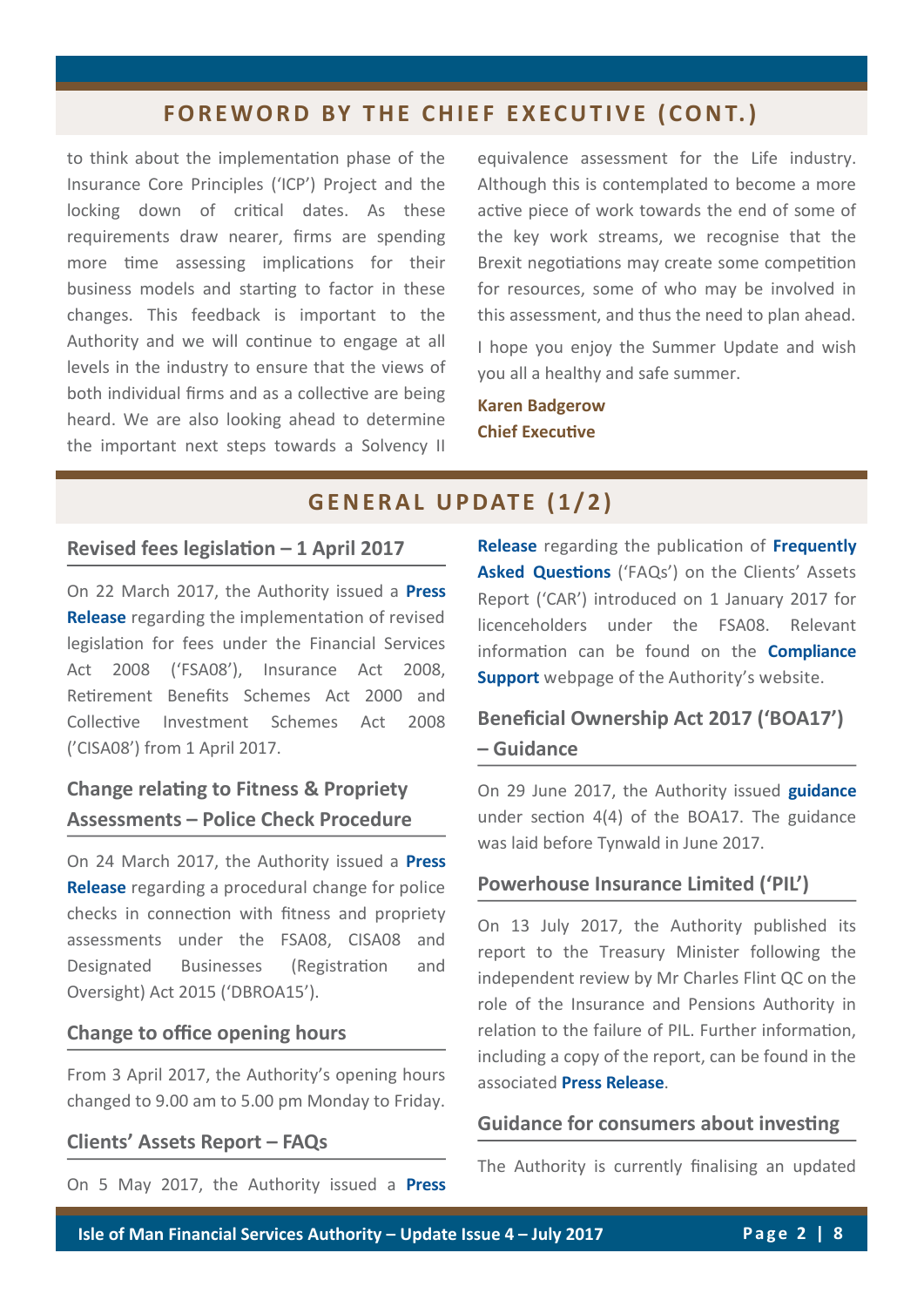# **G E N E R A L U P DAT E ( 2 / 2 )**

guide for consumers about investing in conjunction with the Isle of Man Office of Fair Trading, which will be made available on the Authority's website in due course.

# **Fees – Banking, Funds and Investment Services, Fiduciary Services and Pensions**

Annual fee invoices for the above sectors were issued by the Authority at the beginning of July 2017 with payment due by 1 August 2017. Fees are calculated in line with the **[Financial Services](http://www.iomfsa.im/lib/docs/iomfsa/financialservicesfeesorder.pdf)  [\(Fees\) Order 2017](http://www.iomfsa.im/lib/docs/iomfsa/financialservicesfeesorder.pdf)**, the **[Collective Investment](http://www.iomfsa.im/lib/docs/iomfsa/collectiveinvestmentschemesfeesord.pdf)  [Schemes \(Fees\) Order 2017](http://www.iomfsa.im/lib/docs/iomfsa/collectiveinvestmentschemesfeesord.pdf)** and the **[Registered](http://www.iomfsa.im/lib/docs/iomfsa/registeredschemesadministratorsfees.pdf)  [Schemes Administrators \(Fees\) Order](http://www.iomfsa.im/lib/docs/iomfsa/registeredschemesadministratorsfees.pdf)  [2017](http://www.iomfsa.im/lib/docs/iomfsa/registeredschemesadministratorsfees.pdf)**. Payment details are included on the

invoices. If you have any queries regarding your invoice, please contact Sarah Davidson at **[Sarah.Davidson@iomfsa.im](mailto:Sarah.Davidson@iomfsa.im?subject=RE:%20Annual%20Fees%20–%20Banking,%20Funds%20and%20Investment%20Services,%20Fiduciary%20Services%20and%20Pensions)** or on 689312.

#### **Credit Unions (Amendment) Bill ('Bill')**

The Authority's consultation on the draft Bill (**CP17-[02/T03](http://www.iomfsa.im/ConsultationDetail.gov?id=613)**) was open from 10 March to 25 April 2017. A Consultation Response (**[CR17](http://www.iomfsa.im/lib/docs/iomfsa/consultations/summaryconsultationresponses.pdf)-01/ [T03](http://www.iomfsa.im/lib/docs/iomfsa/consultations/summaryconsultationresponses.pdf)**) summarising responses and next steps was published on 7 June 2017, and the Authority is now working towards the preparation of a final draft Bill which it hopes will progress through the House of Keys after the summer recess. It is the intention that credit unions will then become regulated under the FSA08.

#### **Have feedback?**

The Authority welcomes feedback on its 'Update' newsletter. Please click the following link to email us with any suggestions or comments you might have.

**[Email Feedback](mailto:andrew.kniveton@iomfsa.im?subject=RE:%20Summer%20)**

# **UPDATES FROM OUR REGULATED SECTORS (1/3)**

#### **B A N K I N G**

# **Domestic Systemically Important Banks ('D-SIBs')**

The Authority issued a draft Supervisory Policy Statement on D-SIBs on 20 March 2017 for comments by 30 April. Limited feedback was received and the **[Supervisory Policy Statement](http://www.iomfsa.im/ViewNews.gov?page=lib/news/iomfsa/supervisorypolic.xml&menuid=11570)** was subsequently finalised and issued on 30 June 2017. The Authority plans to undertake its first assessment of banks in the second half of 2017.

#### **Quarterly Banking Statistics - 31 Dec 2016**

**[Deposit base figures](http://www.iomfsa.im/ViewNews.gov?page=lib/news/iomfsa/movementinisland55.xml&menuid=11570)** and **[quarterly banking](http://www.gov.im/lib/docs/iomfsa/bankingquarterlystatisticalbullet1.pdf)  [statistics](http://www.gov.im/lib/docs/iomfsa/bankingquarterlystatisticalbullet1.pdf)** for the period to 31 December 2016

were published on 3 March 2017.

**Quarterly Banking Statistics - 31 Mar 2017**

**[Deposit base figures](http://www.iomfsa.im/ViewNews.gov?page=lib/news/iomfsa/movementinisland56.xml&menuid=11570)** and **[quarterly banking](http://www.gov.im/lib/docs/iomfsa/bankingbulletinmar2017.pdf)  [statistics](http://www.gov.im/lib/docs/iomfsa/bankingbulletinmar2017.pdf)** for the period to 31 March 2017 were published on 31 May 2017.

# **Guidance for Applicants seeking a Class 1(2) Deposit Taking Licence**

On 28 March 2017, the Authority issued a **[Press](http://www.iomfsa.im/ViewNews.gov?page=lib/news/iomfsa/guidanceforappli.xml&menuid=11570)  [Release](http://www.iomfsa.im/ViewNews.gov?page=lib/news/iomfsa/guidanceforappli.xml&menuid=11570)** regarding the publication of **[guidance](http://www.gov.im/lib/docs/iomfsa/guidanceforclass12applicants.pdf)** for applicants seeking a Class 1(2) (restricted deposit taking) licence.

**Isle of Man Financial Services Authority – Update Issue 4 – July 2017 P a g e 3 | 8**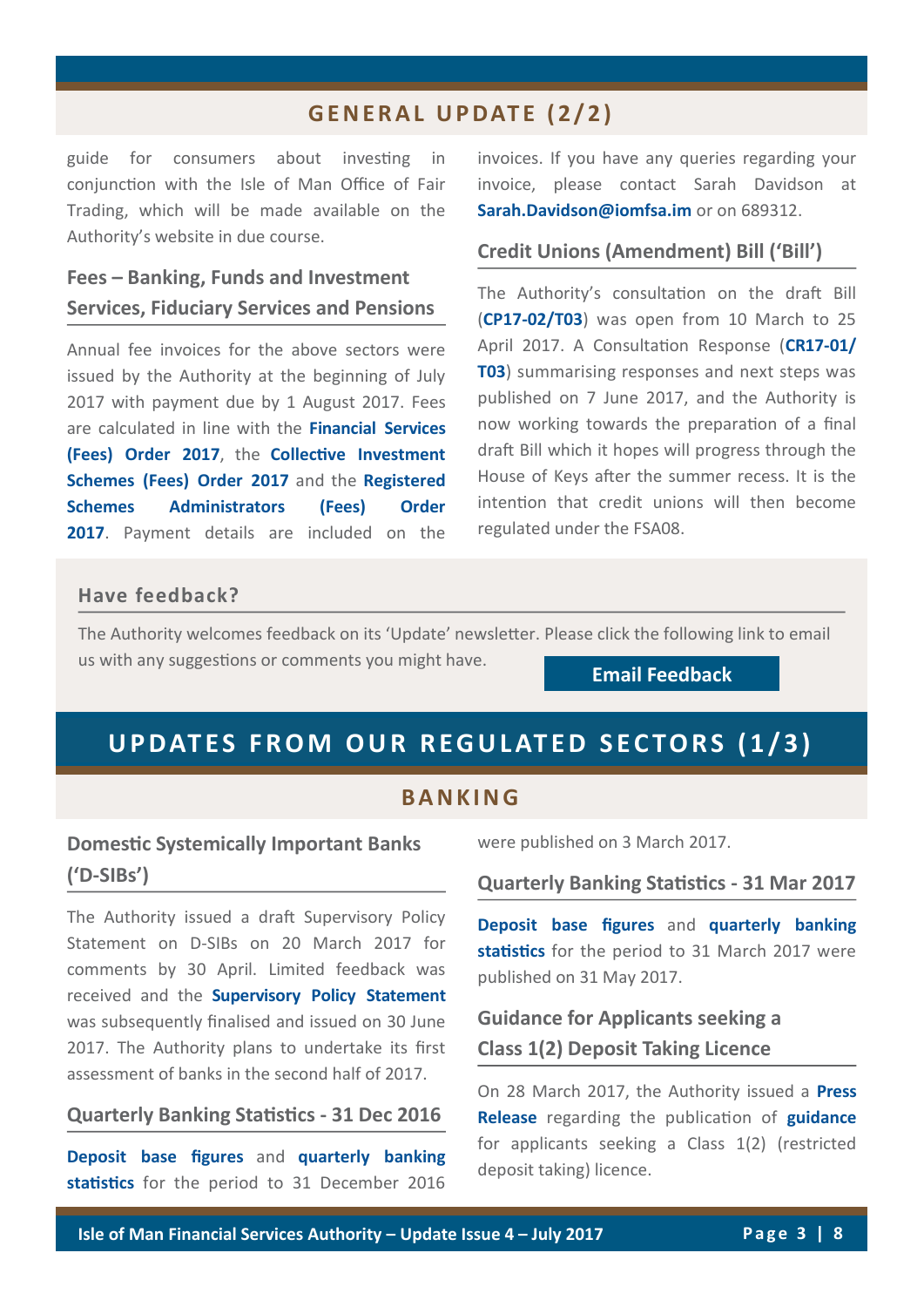## **FUNDS AND INVESTMENT SERVICES**

# **Consultation on Collective Investment Schemes ('CISs') – CEICs and Other Matters: Draft Legislation (CP17-04/T05)**

On 28 April 2017, the Authority issued a **[Consultation Paper](http://www.iomfsa.im/ConsultationDetail.gov?id=616)** to obtain information, views and evidence in relation to proposed changes to legislation in respect of Closed-Ended Investment Companies ('CEICs') and other matters in relation to CISs. The consultation closed on 26 May 2017 and responses are currently being reviewed. A Consultation Response will be issued shortly. Please see the **[Press Release](http://www.iomfsa.im/ViewNews.gov?page=lib/news/iomfsa/collectiveinvest4.xml&menuid=11570)** and **CP17-[04/T05](http://www.iomfsa.im/ConsultationDetail.gov?id=616)** webpage for more information.

# **Discussion Paper on Draft Guidance Note – Governance of CIS (DP17-01/T02)**

On 19 May 2017, the Authority issued a **[Discussion Paper](http://www.iomfsa.im/ConsultationDetail.gov?id=619)** to obtain views in relation to the draft Guidance Note on Governance of Collective Investment Schemes prior to its finalisation and formal issuance by the Authority. Responses were requested by 14 July 2017 and are currently being reviewed. A Feedback Statement will be issued in due course. Please refer to the **[Press Release](http://www.iomfsa.im/ViewNews.gov?page=lib/news/iomfsa/t02draftguidance.xml&menuid=11570)** and the **DP17-[01/T02](http://www.iomfsa.im/ConsultationDetail.gov?id=619)** webpage for further information.

# **The Eco Resources Fund PCC plc ('Eco') – Appointment of deemed Official Receiver and Provisional Liquidator**

On 16 March 2017, His Honour the Deemster Doyle, sitting in the High Court of Justice of the Isle of Man, heard an application from the Authority seeking an order to wind up Eco under sections 162(6) and 164(1)(d) of the Companies Act 1931. His Honour granted the applications by Orders and appointed Mr Gordon Wilson of CW Consulting Limited as deemed Official Receiver and Provisional Liquidator of Eco. Further information can be found in the **[Press Release](http://www.iomfsa.im/ViewNews.gov?page=lib/news/iomfsa/theecoresourcesf2.xml&menuid=11570)**.

#### **Class 2 – Financial Adviser Questionnaire**

On 27 June 2017, the Authority issued a questionnaire to all Class 2 licenceholders to reach out to those involved in advisory business to find out more about the current status of two aspects of the advisory sector, being pensions and a follow up to a Financial Adviser questionnaire issued in 2014. For completeness, the questionnaire was sent to all Class 2 licenceholders, however not all parts of the questionnaire will be relevant to all recipients. Responses are sought by 28 July 2017 for pension questions, and 1 September 2017 for the Financial Adviser follow-up exercise.

# **The New Earth Group of Funds (in liquidation) – Update**

Further to the Authority's **[Press Release](http://www.iomfsa.im/ViewNews.gov?page=lib/news/iomfsa/thenewearthgroup2.xml&menuid=11570)** of 8 December 2016 regarding a change in one of the Joint Liquidators appointed in respect of the New Earth Group of Funds, the Joint Liquidators published **[an update to investors and creditors](http://deloitte-insolvencies.co.uk/k-r/-new-earth-recycling-and-renewables-(infrastructure)-plc-/uk-insolvencies-nerr-update-to-investors-and-creditors-10-july-2017.pdf)** on 10 July 2017.

#### **Quarterly Fund Statistics – 31 Dec 2016**

The **[quarterly fund statistics](http://www.gov.im/lib/docs/iomfsa/fundsbulletindec2016.pdf)** for the period to 31 December 2016 were published on 3 March 2017.

#### **Quarterly Fund Statistics – 31 Mar 2017**

The **[quarterly fund statistics](http://www.gov.im/lib/docs/iomfsa/fundsstatsbulletin31march2017.pdf)** for the period to 31 March 2017 were published on 31 May 2017.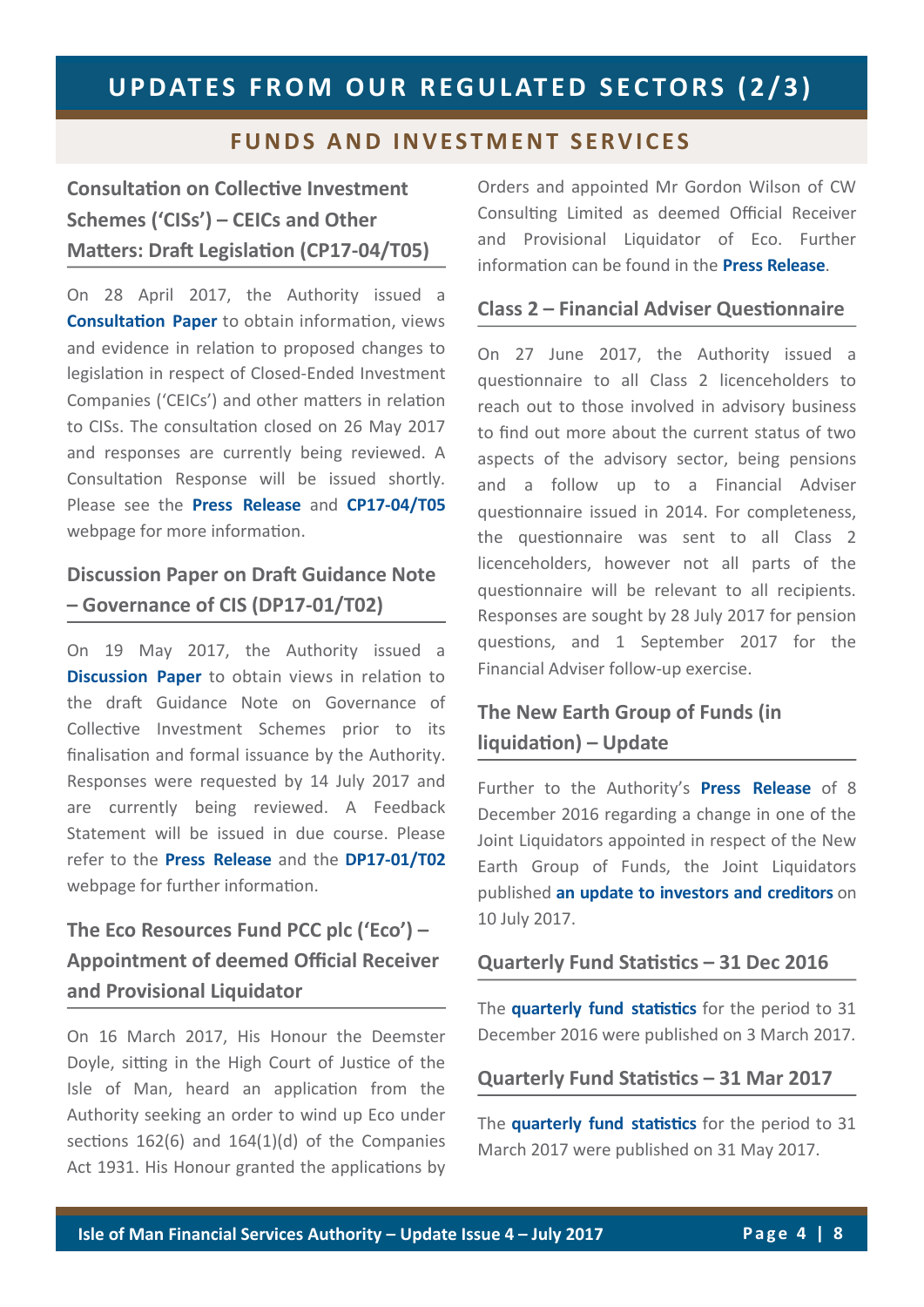### **I N S U R A N C E A N D P E N S I ON S**

#### **Insurance (Amendment) Bill 2017 ('Bill')**

The Bill completed its legislative process through the House of Keys and Legislative Council at the end of March 2017 and received Royal Assent on 18 July 2017. The new and amended provisions will be implemented by Appointed Day Orders on a phased basis in line with the implementation of the supporting secondary legislation.

#### **QIS4 – Life Insurers (CP17-03/T04)**

On 7 April 2017, the Authority issued a **[Consultation Paper](http://www.iomfsa.im/ConsultationDetail.gov?id=615)** containing the 4<sup>th</sup> Quantitative Impact Study ('QIS4') for life insurers. QIS4 was completed on 30 June 2017 and responses are currently being reviewed. Further information can be found in the **[Press](http://www.iomfsa.im/ViewNews.gov?page=lib/news/iomfsa/theisleofmanfina6.xml&menuid=11570)  [Release](http://www.iomfsa.im/ViewNews.gov?page=lib/news/iomfsa/theisleofmanfina6.xml&menuid=11570)** and the **CP17-[03/T04](http://www.iomfsa.im/ConsultationDetail.gov?id=615)** webpage.

# **Insurance Conduct of Business (Long Term Business) (CP17-05/T06)**

On 5 May 2017, the Authority issued a **[Consultation Paper](http://www.iomfsa.im/ConsultationDetail.gov?id=617)** on the Draft Insurance (Conduct of Business) (Long Term Business) Code 2017. The consultation closed on 16 June 2017 and a response will be published in due course. Further information can be found in the **[Press](http://www.iomfsa.im/ViewNews.gov?page=lib/news/iomfsa/insuranceconduct.xml&menuid=11570)  [Release](http://www.iomfsa.im/ViewNews.gov?page=lib/news/iomfsa/insuranceconduct.xml&menuid=11570)** and on the **CP17-[05/T06](http://www.iomfsa.im/ConsultationDetail.gov?id=617)** webpage.

# **June 2017 Roadmap for Updating the Isle of Man's Regulatory Framework for Insurance Business ('Roadmap')**

On 30 June 2017, the Authority issued its latest update to the **[Roadmap](http://www.iomfsa.im/lib/docs/iomfsa/roadmap201506.pdf)** to reflect developments over the past 6 months and to look ahead to plans for the new year. Further information can be found in the associated **[Press Release](http://www.iomfsa.im/ViewNews.gov?page=lib/news/iomfsa/june2017roadmapf.xml&menuid=11570)**.

#### **Group supervision**

The Authority has identified the life insurance groups for which it anticipates being group supervisor and has advised the relevant insurers accordingly. Discussions will take place during July 2017 to discuss the calculation of group solvency for those groups and the completion of a QIS exercise for those groups.

#### **QIS4 – Non-Life Insurers**

QIS4 for non-life insurers is due to be launched in July 2017, with results to be submitted by the end of October 2017. QIS4 includes a number of amendments and simplifications where appropriate on the basis of the Authority's review of the non-life QIS3 results.

### **F I D U C I A R Y S E R V I C E S**

#### **Assets of client companies and trusts**

During 2017/18, the Authority's visit programme for the Trust and Corporate Service Provider ('TCSP') sector will emphasise themed visits on the securing and protection of non-monetary client assets. This will include reviewing how assets such as real estate, works of art, yachts and aircraft are safeguarded. The programme will cover more than 20 TCSPs of different sizes and

will be followed by feedback to the sector on examples of practices found and of any risks to be addressed. The visit programme aims to enhance the protection of customers and to reinforce good practice across the sector. Post-licensing visits will take place as usual. To free resources for themed visits, there will be fewer fullspectrum supervisory visits in 2017/18 than in previous years.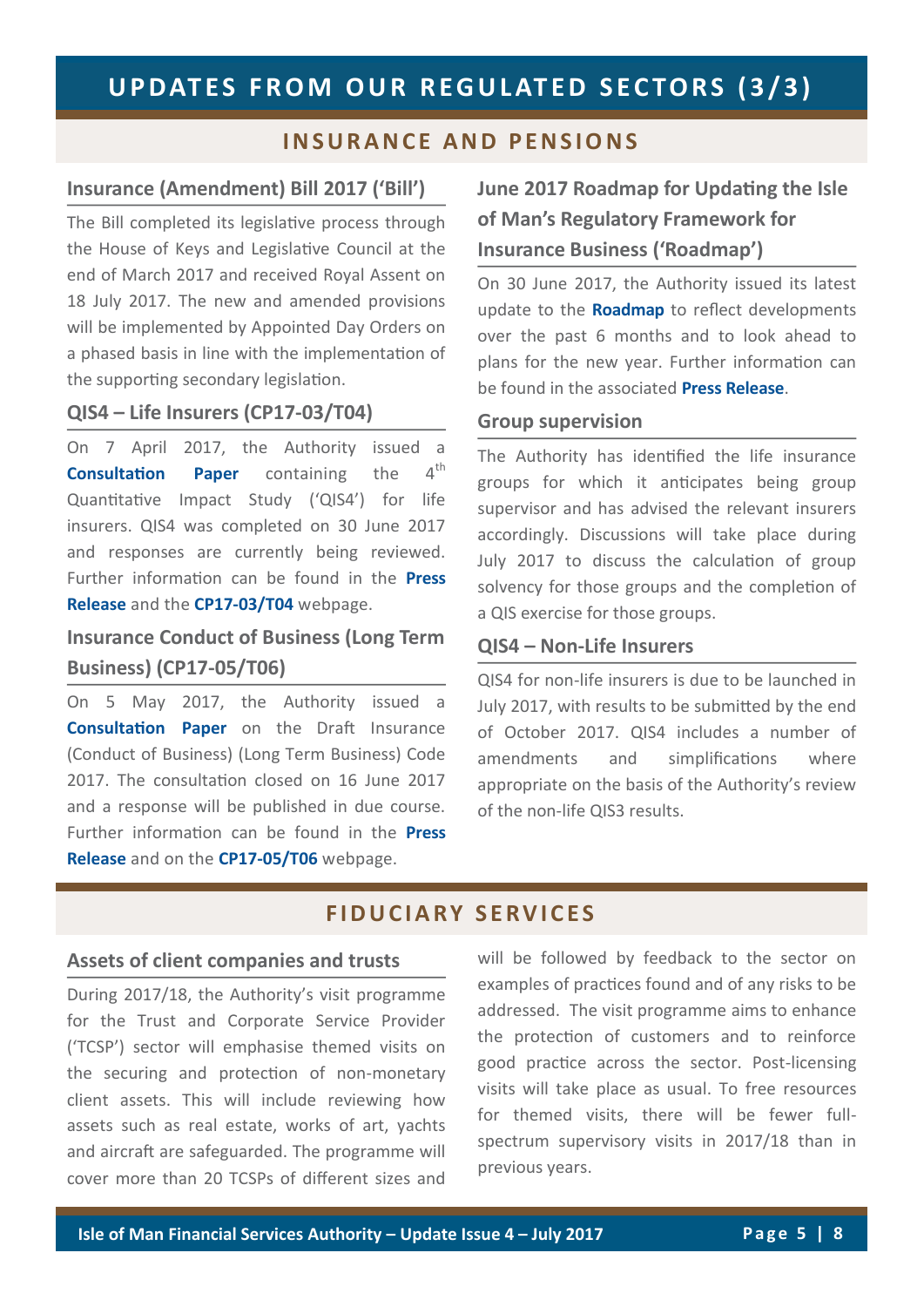### **PUBLIC NOTICES, WARNINGS AND SANCTIONS**

#### **Public Notices**

- 12 Jul 17: **[Computershare Investor Services](http://www.iomfsa.im/ViewNews.gov?page=lib/news/iomfsa/computershareinv.xml&menuid=11570)  [\(IOM\) Limited \(Licence Surrender\)](http://www.iomfsa.im/ViewNews.gov?page=lib/news/iomfsa/computershareinv.xml&menuid=11570)**
- 4 Jul 17: **[Capital Fund Services Limited](http://www.iomfsa.im/ViewNews.gov?page=lib/news/iomfsa/capitalfundservi.xml&menuid=11570)  [\(Licence Surrender\)](http://www.iomfsa.im/ViewNews.gov?page=lib/news/iomfsa/capitalfundservi.xml&menuid=11570)**
- 28 Jun 17: **[CGG Limited \(DNFBP Deregistration\)](http://www.iomfsa.im/ViewNews.gov?page=lib/news/iomfsa/cgglimited.xml&menuid=11570)**
- 22 Jun 17: **[Browne Craine Escrow Services](http://www.iomfsa.im/ViewNews.gov?page=lib/news/iomfsa/brownecraineescr.xml&menuid=11570)  [Limited \(DNFBP Deregistration\)](http://www.iomfsa.im/ViewNews.gov?page=lib/news/iomfsa/brownecraineescr.xml&menuid=11570)**
- 21 Jun 17: **[Scarlett Corporate Services Limited](http://www.iomfsa.im/ViewNews.gov?page=lib/news/iomfsa/scarlettcorporat.xml&menuid=11570)  [\(Licence Surrender\)](http://www.iomfsa.im/ViewNews.gov?page=lib/news/iomfsa/scarlettcorporat.xml&menuid=11570)**
- 13 Jun 17: **[Peter J Monahan & Co \(DNFBP](http://www.iomfsa.im/ViewNews.gov?page=lib/news/iomfsa/peterjmonahanamp.xml&menuid=11570)  [Deregistration\)](http://www.iomfsa.im/ViewNews.gov?page=lib/news/iomfsa/peterjmonahanamp.xml&menuid=11570)**
- 13 Jun 17: **[Willis Towers Watson](http://www.iomfsa.im/ViewNews.gov?page=lib/news/iomfsa/willistowerswats.xml&menuid=11570)  [Administration \(Isle of Man\)](http://www.iomfsa.im/ViewNews.gov?page=lib/news/iomfsa/willistowerswats.xml&menuid=11570)  [Limited \(Licence Surrender\)](http://www.iomfsa.im/ViewNews.gov?page=lib/news/iomfsa/willistowerswats.xml&menuid=11570)**
- 2 Jun 17: **[Diana Weale T/A Niche Health](http://www.iomfsa.im/ViewNews.gov?page=lib/news/iomfsa/anichehealthsolu.xml&menuid=11570)  [Solutions \(Registration Expiry\)](http://www.iomfsa.im/ViewNews.gov?page=lib/news/iomfsa/anichehealthsolu.xml&menuid=11570)**
- 31 May 17: **[Balla Brokers \(Insurance Services\)](http://www.iomfsa.im/ViewNews.gov?page=lib/news/iomfsa/ballabrokersinsu.xml&menuid=11570)  [Limited \(Registration Expiry\)](http://www.iomfsa.im/ViewNews.gov?page=lib/news/iomfsa/ballabrokersinsu.xml&menuid=11570)**
- 24 May 17: **[Zurich Bank International Limited](http://www.iomfsa.im/ViewNews.gov?page=lib/news/iomfsa/zurichbankintern1.xml&menuid=11570)  [\(Licence Surrender\)](http://www.iomfsa.im/ViewNews.gov?page=lib/news/iomfsa/zurichbankintern1.xml&menuid=11570)**
- 10 May 17: **[MK Ventures Ltd \(DNFBP](http://www.iomfsa.im/ViewNews.gov?page=lib/news/iomfsa/mkventuresltd.xml&menuid=11570)  [Deregistration\)](http://www.iomfsa.im/ViewNews.gov?page=lib/news/iomfsa/mkventuresltd.xml&menuid=11570)**
- 10 May 17: **[Syapps Limited \(DNFBP](http://www.iomfsa.im/ViewNews.gov?page=lib/news/iomfsa/syappslimited.xml&menuid=11570)  [Deregistration\)](http://www.iomfsa.im/ViewNews.gov?page=lib/news/iomfsa/syappslimited.xml&menuid=11570)**
- 24 Apr 17: **[LMS Partners Limited \(Licence](http://www.iomfsa.im/ViewNews.gov?page=lib/news/iomfsa/lmspartnerslimit.xml&menuid=11570)  [Issued\)](http://www.iomfsa.im/ViewNews.gov?page=lib/news/iomfsa/lmspartnerslimit.xml&menuid=11570)**
- 20 Apr 17: **[Irish Permanent International](http://www.iomfsa.im/ViewNews.gov?page=lib/news/iomfsa/irishpermanentin.xml&menuid=11570)  [\(Isle of Man\) Limited \(DNFBP](http://www.iomfsa.im/ViewNews.gov?page=lib/news/iomfsa/irishpermanentin.xml&menuid=11570)  [Deregistration\)](http://www.iomfsa.im/ViewNews.gov?page=lib/news/iomfsa/irishpermanentin.xml&menuid=11570)**
- 20 Apr 17: **[Irish Permanent \(IOM\) Limited](http://www.iomfsa.im/ViewNews.gov?page=lib/news/iomfsa/irishpermanentio1.xml&menuid=11570)  [\(DNFBP Deregistration\)](http://www.iomfsa.im/ViewNews.gov?page=lib/news/iomfsa/irishpermanentio1.xml&menuid=11570)**
- 4 Apr 17: **[Knox Financial Services Limited](http://www.iomfsa.im/ViewNews.gov?page=lib/news/iomfsa/knoxfinancialser.xml&menuid=11570)  [\(Licence Surrender\)](http://www.iomfsa.im/ViewNews.gov?page=lib/news/iomfsa/knoxfinancialser.xml&menuid=11570)**
- 28 Mar 17: **[Conviction for contraventions of the](http://www.iomfsa.im/ViewNews.gov?page=lib/news/iomfsa/licenceholdercon.xml&menuid=11570)  [AML/CFT Code 2015](http://www.iomfsa.im/ViewNews.gov?page=lib/news/iomfsa/licenceholdercon.xml&menuid=11570)**
- 16 Mar 17: **[The Eco Resources Fund PCC plc](http://www.iomfsa.im/ViewNews.gov?page=lib/news/iomfsa/theecoresourcesf2.xml&menuid=11570)  [\(Qualifying Fund\)](http://www.iomfsa.im/ViewNews.gov?page=lib/news/iomfsa/theecoresourcesf2.xml&menuid=11570)**
- 9 Mar 17: **[The Eco Resources Fund PCC plc](http://www.iomfsa.im/ViewNews.gov?page=lib/news/iomfsa/inthematterofthe.xml&menuid=11570)**

#### **Public Warnings**

23 Feb 17: **[Financial Models Corporation /](http://www.iomfsa.im/ViewNews.gov?page=lib/news/iomfsa/financialmodelsc.xml&menuid=11570)  [Financial Models Company](http://www.iomfsa.im/ViewNews.gov?page=lib/news/iomfsa/financialmodelsc.xml&menuid=11570)**

#### **Sanctions Updates**

- 12 Jul 17: **[Syria, Export Control Orders, Isil](http://www.iomfsa.im/ViewNews.gov?page=lib/news/iomfsa/sanctionsupdate46.xml&menuid=11570)  [Da'esh and Al Qaida, Iran \(Nuclear](http://www.iomfsa.im/ViewNews.gov?page=lib/news/iomfsa/sanctionsupdate46.xml&menuid=11570)  [Proliferation\), Central African](http://www.iomfsa.im/ViewNews.gov?page=lib/news/iomfsa/sanctionsupdate46.xml&menuid=11570)  [Republic](http://www.iomfsa.im/ViewNews.gov?page=lib/news/iomfsa/sanctionsupdate46.xml&menuid=11570)**
- 19 Jun 17: **[North Korea, Terrorism and](http://www.iomfsa.im/ViewNews.gov?page=lib/news/iomfsa/sanctionsupdate45.xml&menuid=11570)  [Terrorist Financing](http://www.iomfsa.im/ViewNews.gov?page=lib/news/iomfsa/sanctionsupdate45.xml&menuid=11570)**
- 26 Apr 17: **[Iran \(Human Rights\), Afghanistan,](http://www.iomfsa.im/ViewNews.gov?page=lib/news/iomfsa/sanctionsupdate43.xml&menuid=11570)  [Ukraine](http://www.iomfsa.im/ViewNews.gov?page=lib/news/iomfsa/sanctionsupdate43.xml&menuid=11570)**
- 10 Apr 17: **[Yemen](http://www.iomfsa.im/ViewNews.gov?page=lib/news/iomfsa/sanctionsupdate42.xml&menuid=11570)**
- 24 Mar 17: **[Iraq, Libya, Egypt](http://www.iomfsa.im/ViewNews.gov?page=lib/news/iomfsa/egypt1.xml&menuid=11570)**
- 10 Mar 17: **[Republic of Guinea](http://www.iomfsa.im/ViewNews.gov?page=lib/news/iomfsa/sanctionsupdate41.xml&menuid=11570)-Bissau, South [Sudan, Sudan, Democratic Republic](http://www.iomfsa.im/ViewNews.gov?page=lib/news/iomfsa/sanctionsupdate41.xml&menuid=11570)  [of the Congo, Somalia, UN and EU](http://www.iomfsa.im/ViewNews.gov?page=lib/news/iomfsa/sanctionsupdate41.xml&menuid=11570)  [Sanctions, Ukraine](http://www.iomfsa.im/ViewNews.gov?page=lib/news/iomfsa/sanctionsupdate41.xml&menuid=11570)**
- 23 Feb 17: **[EU Sanctions –](http://www.iomfsa.im/ViewNews.gov?page=lib/news/iomfsa/sanctionsupdate40.xml&menuid=11570) Syria, ISIL, Al-Qaida [and Terrorism, North Korea](http://www.iomfsa.im/ViewNews.gov?page=lib/news/iomfsa/sanctionsupdate40.xml&menuid=11570)**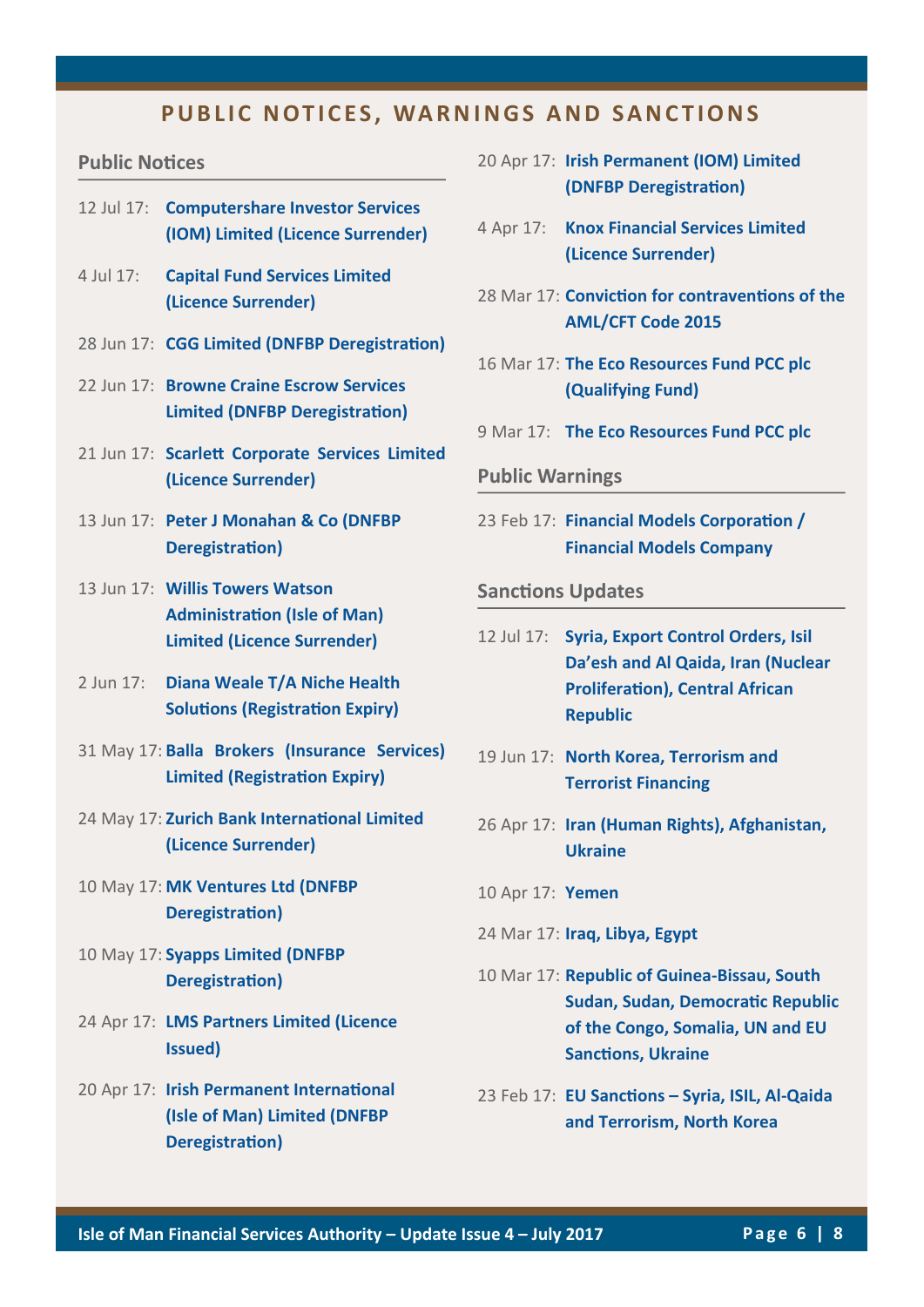# **G E N E R A L A M L / C F T U P D A T E S**

# **MONEYVAL Mutual Evaluation Report – 20 March 2017**

On 20 March 2017, the Authority hosted an information session in the Royal Hall of the Villa Marina, Douglas in relation to the MONEYVAL Fifth Round Mutual Evaluation Report, which was published on 27 January 2017. The briefing comprised a general update regarding the report and the Authority's key work streams. This was followed by industry-specific breakout sessions which gave more detail regarding the findings for each industry. The session was attended by 287 delegates from all sectors of industry and appeared to be well-received.

# **Conviction for contraventions of the AML/CFT Code 2015**

On 28 March 2017, the Authority issued a **[Press](http://www.iomfsa.im/ViewNews.gov?page=lib/news/iomfsa/licenceholdercon.xml&menuid=11570)  [Release](http://www.iomfsa.im/ViewNews.gov?page=lib/news/iomfsa/licenceholdercon.xml&menuid=11570)** regarding the conviction and subsequent fining of an FSA08 licenceholder for contraventions of the Anti-Money Laundering and Countering the Financing of Terrorism ('AML/ CFT') Code 2015. Compliance with the Code is a key element in preventing the Isle of Man and its financial services industry being utilised by persons to launder the proceeds of crime or finance terrorism.

#### **Customer Risk Assessment FAQs**

On 6 July 2017, the Authority issued a **[Press](http://www.iomfsa.im/ViewNews.gov?page=lib/news/iomfsa/customerriskasse.xml&menuid=11570)  [Release](http://www.iomfsa.im/ViewNews.gov?page=lib/news/iomfsa/customerriskasse.xml&menuid=11570)** regarding publication of **[FAQs](http://www.gov.im/lib/docs/iomfsa/AML/customerriskassessmentsfaqs.pdf)** in relation to undertaking customer risk assessments to supplement guidance under section 3.3 of the AML/CFT Handbook.

#### **Updates to the AML/CFT Handbook**

The Authority issued Press Releases on **[11 April](http://www.iomfsa.im/ViewNews.gov?page=lib/news/iomfsa/updatestotheanti.xml&menuid=11570)**  [2017](http://www.iomfsa.im/ViewNews.gov?page=lib/news/iomfsa/updatestotheanti.xml&menuid=11570) and [17 July 2017](http://www.iomfsa.im/ViewNews.gov?page=lib/news/iomfsa/updatestotheanti1.xml&menuid=11570) regarding changes to Appendices D(a) and D(b) of the AML/CFT Handbook to reflect FATF Statements issued in February and June 2017, respectively.

## **D E S I G N AT E D B U S I N E S S E S**

#### **Registration update and visit cycle**

There are currently 322 designated businesses registered under the DBROA15. External accountants represent the largest sector, comprising 47% of registered entities. Any changes to businesses must be made at the time of the change on the **[DNFBP Portal](https://www.iomdnfbp.co.im/)** and any new designated businesses must register prior to business commencing.

The Authority has commenced its first cycle of visits to designated businesses, which will continue throughout 2017.

#### **Annual returns**

Annual returns for registered designated businesses are due on 31 October 2017. The annual return form will be available on the **[DNFBP Portal](https://www.iomdnfbp.co.im/)** by 30 September 2017.

All designated businesses must be registered on **[Themis](https://disclosures.gov.im/formlogin.mth?returnurl=%2f)** in order to be able to submit Suspicious Activity Reports ('SARs') to the Isle of Man Financial Intelligence Unit and to receive updates.

For any queries regarding designated businesses, please email **[dnfbp@iomfsa.im](mailto:dnfbp@iomfsa.im?subject=RE:%20Designated%20Businesses)**.